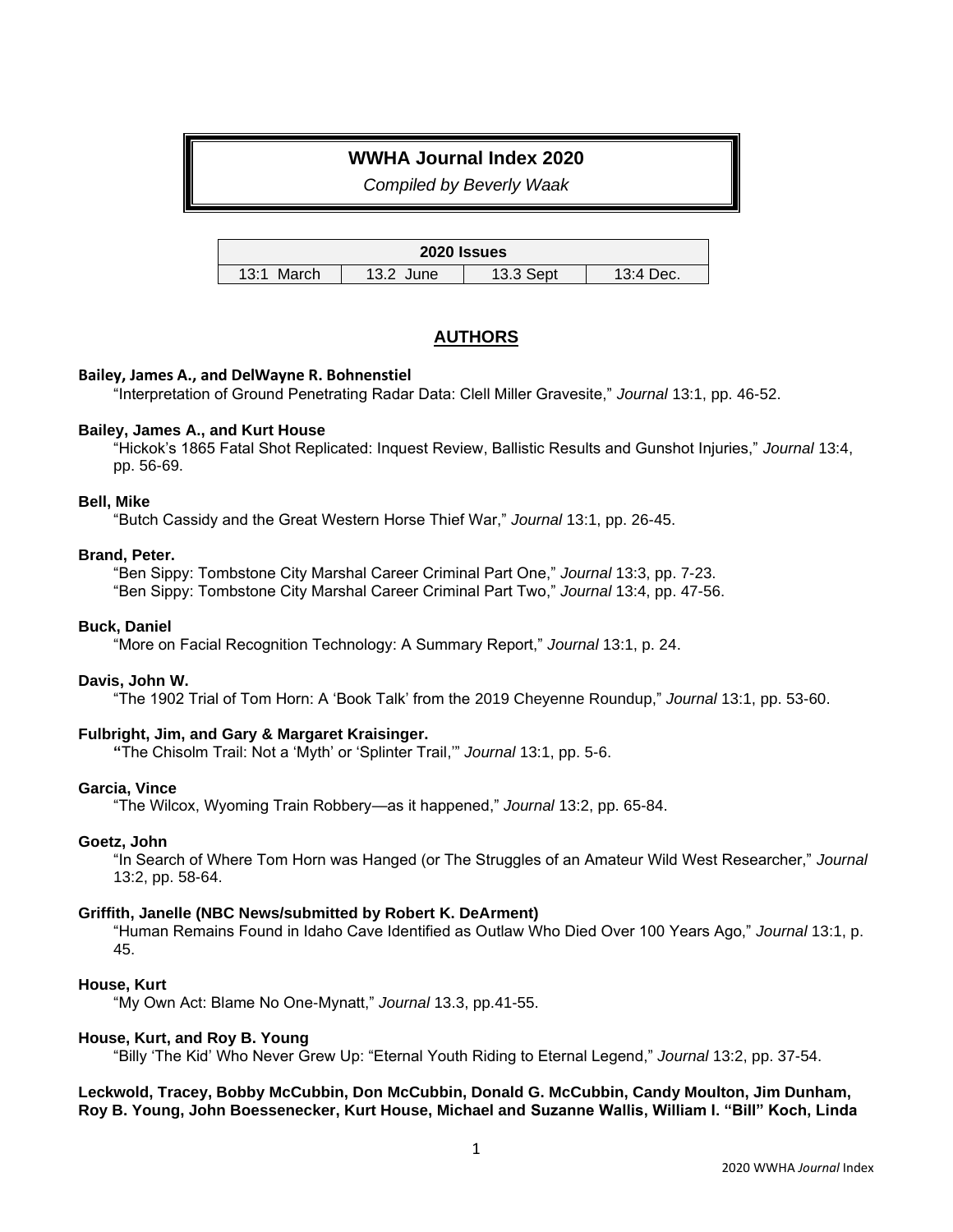**Wommack, Eric Rossborough, Marshall Trimble, Anne Meadows, Ron Woggon, Marcus Huff, Sherry Monahan, Eddie Lanham, Kevin Mulkins, Dr. Gary L. Roberts, Ann Collier, Jeff Morey, Ron Ligon, Kathleen Chamberlain, Frederick and Heidi Nolan, Mike O'Keefe, Drew Gomber, Mark Lee Gardner, Nancy B. Samuelson, Jack DeMattos, Brian Lebel, Melissa McCracken, Dave George, Richard Baisch, Deborah Goppert Hofstedt**

"Bob McCubbin Memories and Tributes," *Journal* 13:2, pp. 9-27.

#### **McCowan, Dennis**

"Two Trains of Thought The Shooting of Charlie Webb," *Journal* 13:4, pp. 70-78.

### **Moy, Thomas B.**

"Butch Cassidy in Wyoming State Prison," *Journal* 13:3, pp. 56-63.

#### **Myers, Roger**

.

"Sheriff Michael Sughrue: He Made Western Outlaws Tremble," *Journal* 13:1, pp. 13-24. "Twenty Years on Kansas Death Row: Tobias Taylor," *Journal* 13:4, pp. 79-90

#### **Recko, Corey**

"Blood on the White Sands: The 1882 Murder of the Nesmith Family," *Journal* 13:3, pp. 25-40.

#### **Rossignol, Steve**

"A Way Station for the Underground Railroad in Blanco County, Texas?," *Journal* 13:3, pp. 64-65.

#### **Stahl, Robert J.**

"Errata and Additions to 'We Saw Billy the Kid Dead,'" *Journal* 13:2, pp. 36.

#### **Underhill, Lonnie E.**

"George Isaac Maledon, Guard & Executioner: The Federal Court for the Western District of Arkansas, 1873- 1891," *Journal* 13:2, pp. 28-35.

#### **Wommack, Linda**

"Relatively Speaking," *Journal* 13:1, pp. 66-67. "Relatively Speaking," *Journal* 13.2, pp. 85-86. "Relatively Speaking," *Journal* 13.3, pp. 67-68. "Relatively Speaking," *Journal* 13:4, pp. 45-46.

#### **Wright, Erik J.**

"In the Wake of Revenge: The Life of Harry Ramsey from the Texas Borderlands to the Nevada Boomtowns," *Journal* 13:1, pp. 61-65.

"WWHA Interview with Dr. Gary L. Roberts," *Journal* 13:1, pp. 67-73.

### **Young, Roy B.**

"A Tribute to WWHA's Founding President Robert G. 'Bob' McCubbin 1937-2020," *Journal* 13:2, pp. 6-8. "Reading the West: 'Book Notes,'" *Journal* 13:1, p. 74. "Reading the West: 'Book Notes,'" *Journal* 13:2, p. 87.

"Reading the West: 'Book Notes,'" *Journal* 13.3, p. 71.

"Reading the West: 'Book Notes,'" *Journal* 13:4, p 93-98.

"Who Killed Morgan Earp? 'The Atrocious Assassin," *Journal* 13:4, pp. 7-44.

### **SUBJECTS**

### **Adams, John Roberts**

Young, Roy B. "Who Killed Morgan Earp? 'The Atrocious Assassin," *Journal* 13:4, pp. 7-44.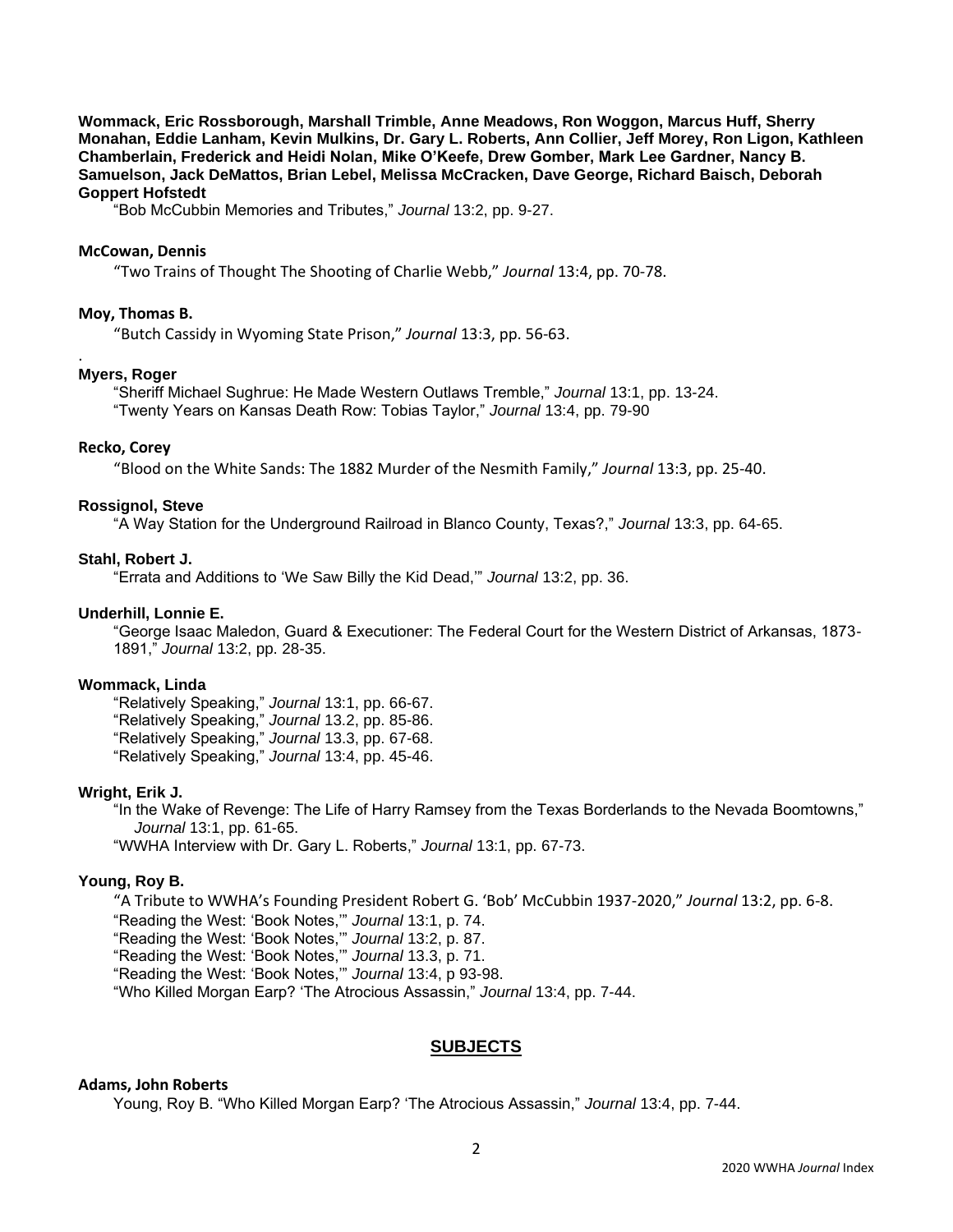### **Anderson, William J.**

Bell, Mike. **"**Butch Cassidy and the Great Western Horse Thief War," *Journal* 13:1, 26-45.

### **Antrim, William H.H.**

House, Kurt, and Roy B. Young. "Billy 'The Kid' Who Never Grew Up: Eternal Youth Riding to Eternal Legend," *Journal* 13:2, pp. 37-54.

#### **Apodaca, Maximo**

Recko, Corey. "Blood on the White Sands: The 1882 Murder of the Nesmith Family," *Journal* 13:3, pp. 25-40.

#### **Behan, John Harris**

Young, Roy B. "Who Killed Morgan Earp? 'The Atrocious Assassin," *Journal* 13:4, pp. 7-44.

#### **Billy the Kid (aka Henry McCarty / William H. Bonney)**

Underhill, Lonnie E. "George Isaac Maledon, Guard & Executioner: The Federal Court for the Western District of Arkansas, 1873-1891," *Journal* 13:2, pp. 28-35. House, Kurt, and Roy B. Young. "Billy 'The Kid' Who Never Grew Up: Eternal Youth Riding to Eternal Legend," *Journal* 13:2, pp. 37-54.

### **Blazer's Mill**

Recko, Corey. "Blood on the White Sands: The 1882 Murder of the Nesmith Family," *Journal* 13:3, pp. 25-40.

#### **Bliss, Jack**

Bell, Mike. **"**Butch Cassidy and the Great Western Horse Thief War," *Journal* 13:1, 26-45.

#### **Bode, Frederick (aka John Doe Freeze)**

Young, Roy B. "Who Killed Morgan Earp? 'The Atrocious Assassin," *Journal* 13:4, pp. 7-4.

### **Bostwick, Lt. Burr**

Myers, Roger. "Sheriff Michael Sughrue: He Made Western Outlaws Tremble," *Journal* 13:1, pp. 13-24.

### **Budlong, A.T.**

Bailey, James A., and Kurt House, "Hickok's 1865 Fatal Shot Replicated: Inquest Review, Ballistic Results and Gunshot Injuries," *Journal* 13:4, pp. 56-69.

#### **Brocius, William "Curly Bill"**

Young, Roy B. "Who Killed Morgan Earp? 'The Atrocious Assassin," *Journal* 13:4, pp. 7-4.

### **Calverley, Robert "Bob"**

Bell, Mike. **"**Butch Cassidy and the Great Western Horse Thief War," *Journal* 13:1, 26-45.

#### **Callahan, James (Texas Ranger)**

Rossignol, Steve. "A Way Station for the Underground Railroad in Blanco County, Texas?," *Journal* 13:3, pp. 64-66.

### **Campbell & Hatch Saloon**

Young, Roy B. "Who Killed Morgan Earp? 'The Atrocious Assassin," *Journal* 13:4, pp. 7-44.

#### **Carver, Will**

Garcia, Vince. "The Wilcox, Wyoming Train Robbery – as it happened," *Journal* 13:2, pp. 65-84.

### **Cassidy, Butch (aka Robert LeRoy Parker)**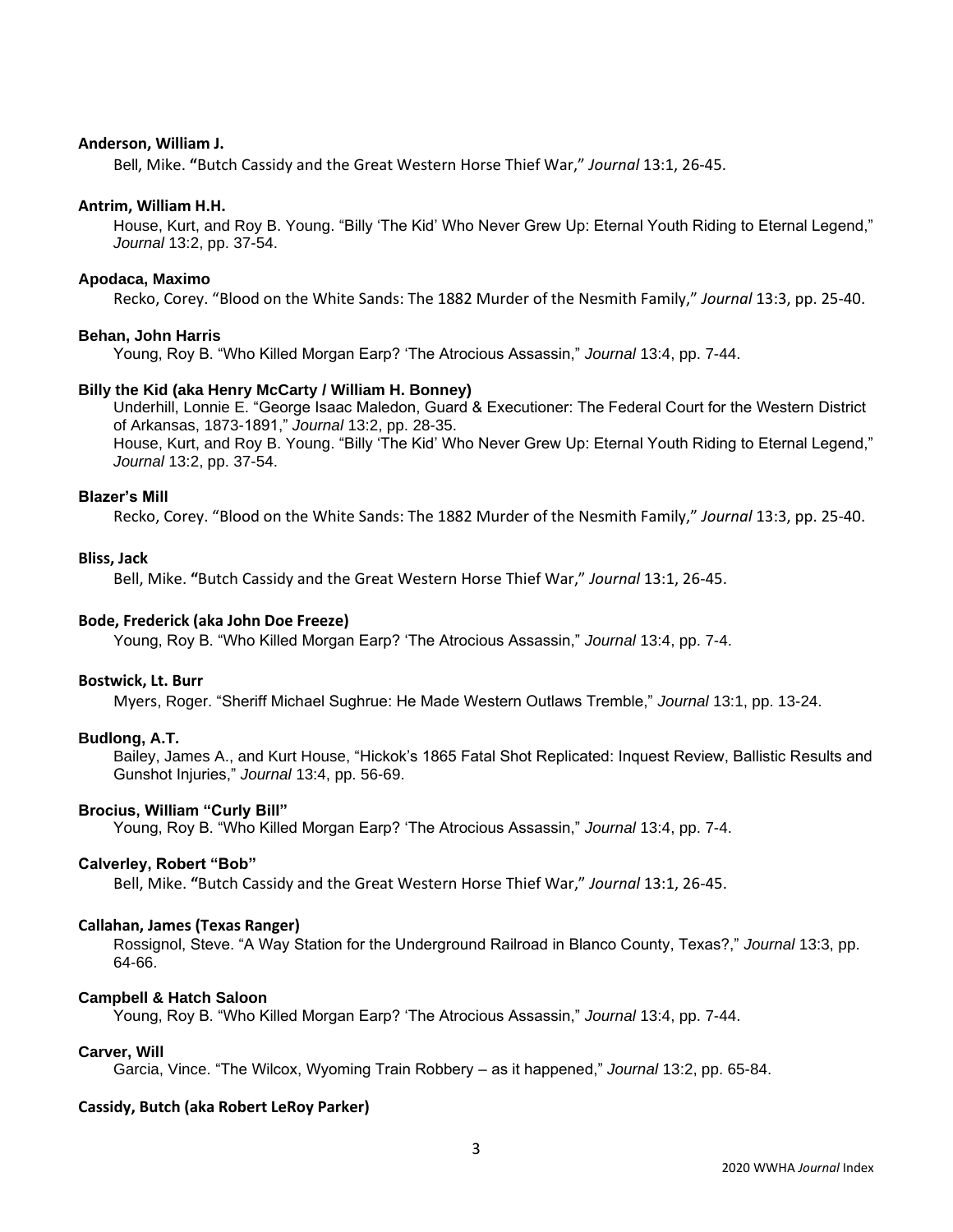Moy, Thomas B. "Butch Cassidy in Wyoming State Prison," *Journal* 13:3, pp. 56-63.

### **Cassidy, George**

Bell, Mike. **"**Butch Cassidy and the Great Western Horse Thief War," *Journal* 13:1, 26-45.

## **Chadwell, William**

Bailey, James A., and DelWayne R. Bohnenstiel. "Interpretation of Ground Penetrating Radar Data: Clell Miller Gravesite," *Journal* 13:1, pp. 46-52.

### **Chapman, John**

Bell, Mike. **"**Butch Cassidy and the Great Western Horse Thief War," *Journal* 13:1, 26-45.

### **Chisolm Trail**

Fulbright; Jim; and Gary & Margaret Kraisinger. **"**The Chisolm Trail: Not a 'Myth' or 'Splinter Trail;'" *Journal*  13:1, pp. 5-12.

### **Chestnut, J. F.**

Myers, Rogers. "Twenty Years on Kansas Death Row: Tobias Taylor," *Journal* 13:4, pp. 79-90

### **Chispa Mine, Nevada**

Wright, Erik J. "In the Wake of Revenge: The Life of Harry Ramsey from the Texas Borderlands to the Nevada Boomtowns," *Journal* 13:1, pp. 61-65.

## **Clanton, Joseph Ike**

Young, Roy B. "Who Killed Morgan Earp? 'The Atrocious Assassin," *Journal* 13:4, pp. 7-4.

### **Clum, John**

Brand, Peter. "Ben Sippy: Tombstone City Marshal Career Criminal Part One," *Journal* 13:3, pp. 7-23.

### **Coghlan, Patrick**

Recko, Corey. "Blood on the White Sands: The 1882 Murder of the Nesmith Family," *Journal* 13:3, pp. 25-40.

### **Collins, George**

Myers, Rogers. "Twenty Years on Kansas Death Row: Tobias Taylor," *Journal* 13:4, pp. 79-90.

### **Cruz, Florentino (aka Judah/Sais & "Indian Charlie")**

Young, Roy B. "Who Killed Morgan Earp? 'The Atrocious Assassin," *Journal* 13:4, pp. 7-4.

### **Currie, George "Flatnose"**

Garcia, Vince. "The Wilcox, Wyoming Train Robbery – as it happened," *Journal* 13:2, pp. 65-84.

### **Douai, Dr. Adolph**

Rossignol, Steve. "A Way Station for the Underground Railroad in Blanco County, Texas?," *Journal* 13:3, pp. 64-66.

### **Earp, Alvira Packingham Sullivan Earp**

Young, Roy B. "Who Killed Morgan Earp? 'The Atrocious Assassin," *Journal* 13:4, pp. 7-44.

### **Earp, James Cooksey**

Young, Roy B. "Who Killed Morgan Earp? 'The Atrocious Assassin," *Journal* 13:4, pp. 7-44.

### **Earp, Louisa Alice Houston**

Young, Roy B. "Who Killed Morgan Earp? 'The Atrocious Assassin," *Journal* 13:4, pp. 7-44.

## **Earp, Morgan**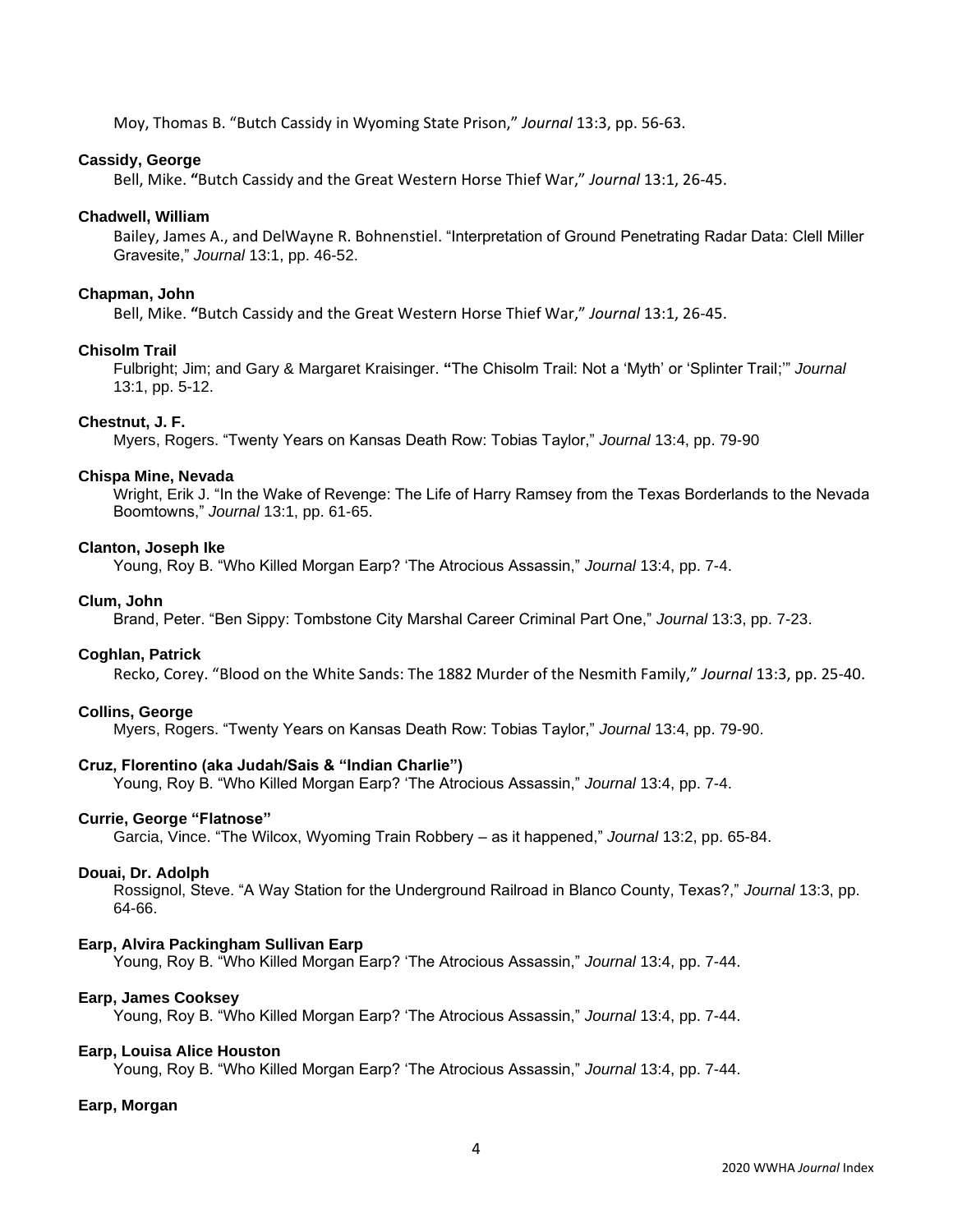Young, Roy B. "Who Killed Morgan Earp? 'The Atrocious Assassin," *Journal* 13:4, pp. 7-4.

### **Earp, Virgil**

Brand, Peter. "Ben Sippy: Tombstone City Marshal Career Criminal Part One," *Journal* 13:3, pp. 7-23. Young, Roy B. "Who Killed Morgan Earp? 'The Atrocious Assassin," *Journal* 13:4, pp. 7-44.

#### **Earp, Wyatt**

Brand, Peter. "Ben Sippy: Tombstone City Marshal Career Criminal Part One," *Journal* 13:3, pp. 7-23. Young, Roy B. "Who Killed Morgan Earp? 'The Atrocious Assassin," *Journal* 13:4, pp. 7-44.

#### **Edwards, Adelia Earp**

Young, Roy B. "Who Killed Morgan Earp? 'The Atrocious Assassin," *Journal* 13:4, pp. 7-44.

#### **Elbert, Dr. Edwin**

Bailey, James A., and Kurt House, "Hickok's 1865 Fatal Shot Replicated: Inquest Review, Ballistic Results and Gunshot Injuries," *Journal* 13:4, pp. 56-69.

#### **Facial Recognition**

Buck, Daniel. "More on Facial Recognition Technology: A Summary Report," *Journal* 13:1, p. 24*.*

## **Franc, Otto**

Bell, Mike. **"**Butch Cassidy and the Great Western Horse Thief War," *Journal* 13:1, 26-45.

#### **Ground Penetrating Radar**

Bailey, James A., and DelWayne R. Bohnenstiel. "Interpretation of Ground Penetrating Radar Data: Clell Miller Gravesite," *Journal* 13:1, pp. 46-52.

#### **Hardin, Joe**

McCowan, Dennis. "Two Trains of Thought The Shooting of Charlie Webb," *Journal* 13:4, pp. 70-78

### **Hardin, John Wesley**

McCowan, Dennis. "Two Trains of Thought The Shooting of Charlie Webb," *Journal* 13:4, pp. 70-78

### **Harlan, John J. (aka "Off-Wheeler")**

Young, Roy B. "Who Killed Morgan Earp? 'The Atrocious Assassin," *Journal* 13:4, pp. 7-44.

### **Hatch, Robert S. "Bob"**

Young, Roy B. "Who Killed Morgan Earp? 'The Atrocious Assassin," *Journal* 13:4, pp. 7-44.

#### **Hickok, James Butler (aka "Wild Bill")**

Bailey, James A., and Kurt House, "Hickok's 1865 Fatal Shot Replicated: Inquest Review, Ballistic Results and Gunshot Injuries," *Journal* 13:4, pp. 56-69.

## **Holliday, John Henry "Doc"**

Young, Roy B. "Who Killed Morgan Earp? 'The Atrocious Assassin," *Journal* 13:4, pp. 7-44.

#### **Hooker, Forrestine**

Young, Roy B. "Who Killed Morgan Earp? 'The Atrocious Assassin," *Journal* 13:4, pp. 7-44.

### **Horn, Tom**

- Davis, John W. "The 1902 Trial of Tom Horn: A 'Book Talk' from the 2019 Cheyenne Roundup," *Journal* 13:1, pp. 53-60.
- Goetz, John. "In Search of Where Tom Horn was Hanged (or The Struggles of an Amateur Wild West Researcher," *Journal* 13:2, pp. 58-64.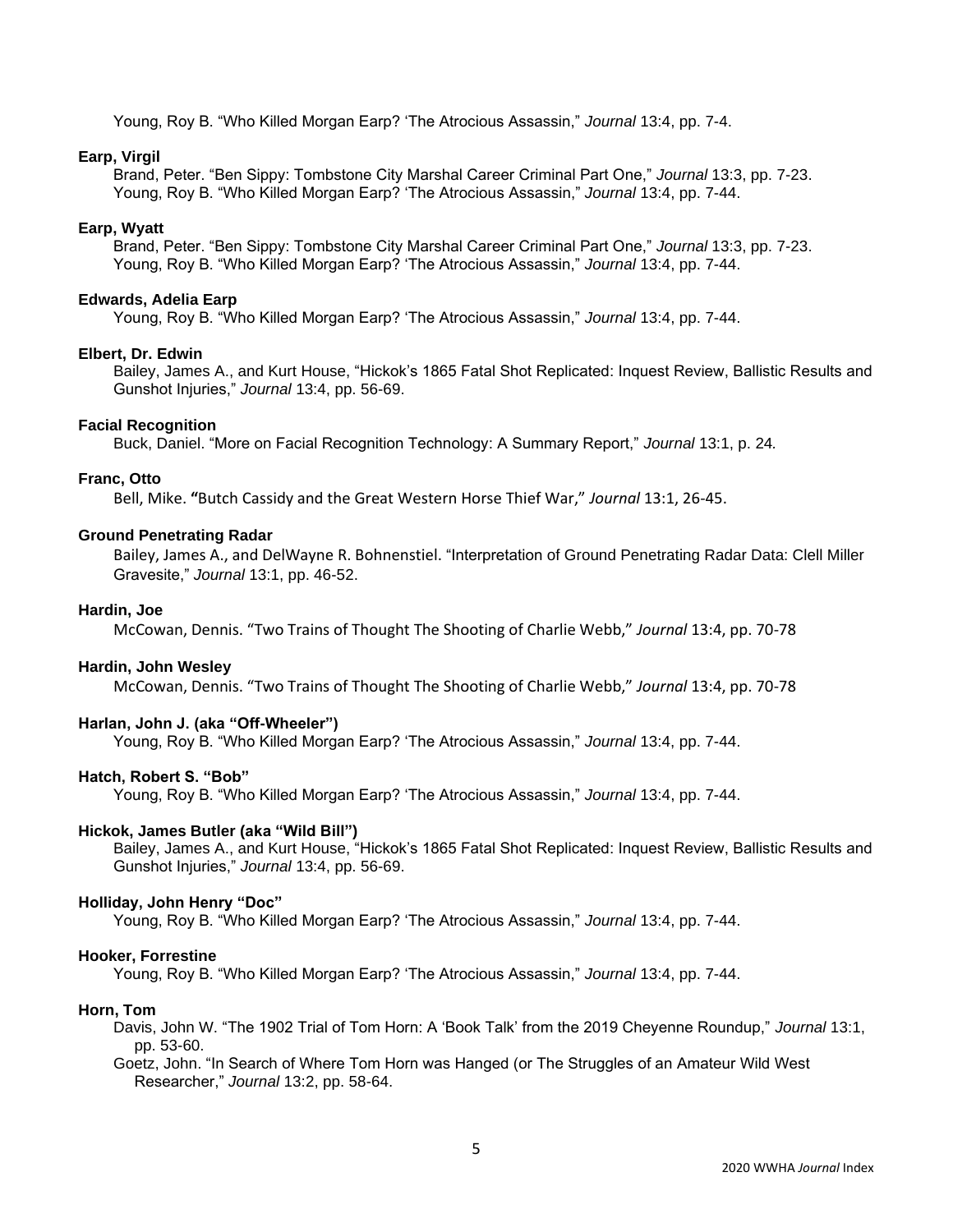#### **Houzeau, Jean Charles**

Rossignol, Steve. "A Way Station for the Underground Railroad in Balance County, Texas?," *Journal* 13:3, pp. 64-66.

#### **Hudson, Thomas G.**

Bailey, James A., and Kurt House, "Hickok's 1865 Fatal Shot Replicated: Inquest Review, Ballistic Results and Gunshot Injuries," *Journal* 13:4, pp. 56-69.

### **Joyce, Milton Edward**

Young, Roy B. "Who Killed Morgan Earp? 'The Atrocious Assassin," *Journal* 13:4, pp. 7-4.

### **Lake, Stuart N.**

Young, Roy B. "Who Killed Morgan Earp? 'The Atrocious Assassin," *Journal* 13:4, pp. 7-44.

#### **Layfield, Dr. R.**

Myers, Roger. "Twenty Years on Kansas Death Row: Tobias Taylor," *Journal* 13:4, pp. 79-90

#### **Lingard, William Horace**

Young, Roy B. "Who Killed Morgan Earp? 'The Atrocious Assassin," *Journal* 13:4, pp. 7-44.

#### **Logan, Harvey**

Garcia, Vince. "The Wilcox, Wyoming Train Robbery – as it happened," *Journal* 13:2, pp. 65-84.

### **Kent, Tom**

Bell, Mike. **"**Butch Cassidy and the Great Western Horse Thief War," *Journal* 13:1, pp. 26-45.

#### **Kimmell, Glendolene Myrtle**

Davis, John W. "The 1902 Trial of Tom Horn: A 'Book Talk' from the 2019 Cheyenne Roundup," *Journal* 13:1, pp. 53-60.

#### **Lara, Ruperto**

Recko, Corey. "Blood on the White Sands: The 1882 Murder of the Nesmith Family," *Journal* 13:3, pp. 25-40.

#### **Lee, Lorenza F.**

Bailey, James A., and Kurt House, "Hickok's 1865 Fatal Shot Replicated: Inquest Review, Ballistic Results and Gunshot Injuries," *Journal* 13:4, pp. 56-69.

### **Loveless, Joseph Henry**

Griffith, Janelle (NBC News) submitted by Robert K. DeArment,), "Human Remains Found in Idaho Cave Identified as Outlaw Who Died Over 100 Years Ago," *Journal* 13:1, p. 45.

### **LX Ranch**

Recko, Corey. "Blood on the White Sands: The 1882 Murder of the Nesmith Family," *Journal* 13:3, pp. 25-40.

## **Maledon, George Isaac**

Underhill, Lonnie E. "George Isaac Maledon, Guard & Executioner: The Federal Court for the Western District of Arkansas, 1873-1891," *Journal* 13:2, pp. 28-35.

#### **Mason, "Big Bill"**

Brand, Peter. "Ben Sippy: Tombstone City Marshal Career Criminal Part Two," *Journal* 13:4, pp. 47-56.

#### **Masterson, William Barclay "Bat"**

Young, Roy B. "Who Killed Morgan Earp? 'The Atrocious Assassin," *Journal* 13:4, pp. 7-4.

#### **Mather, Dave**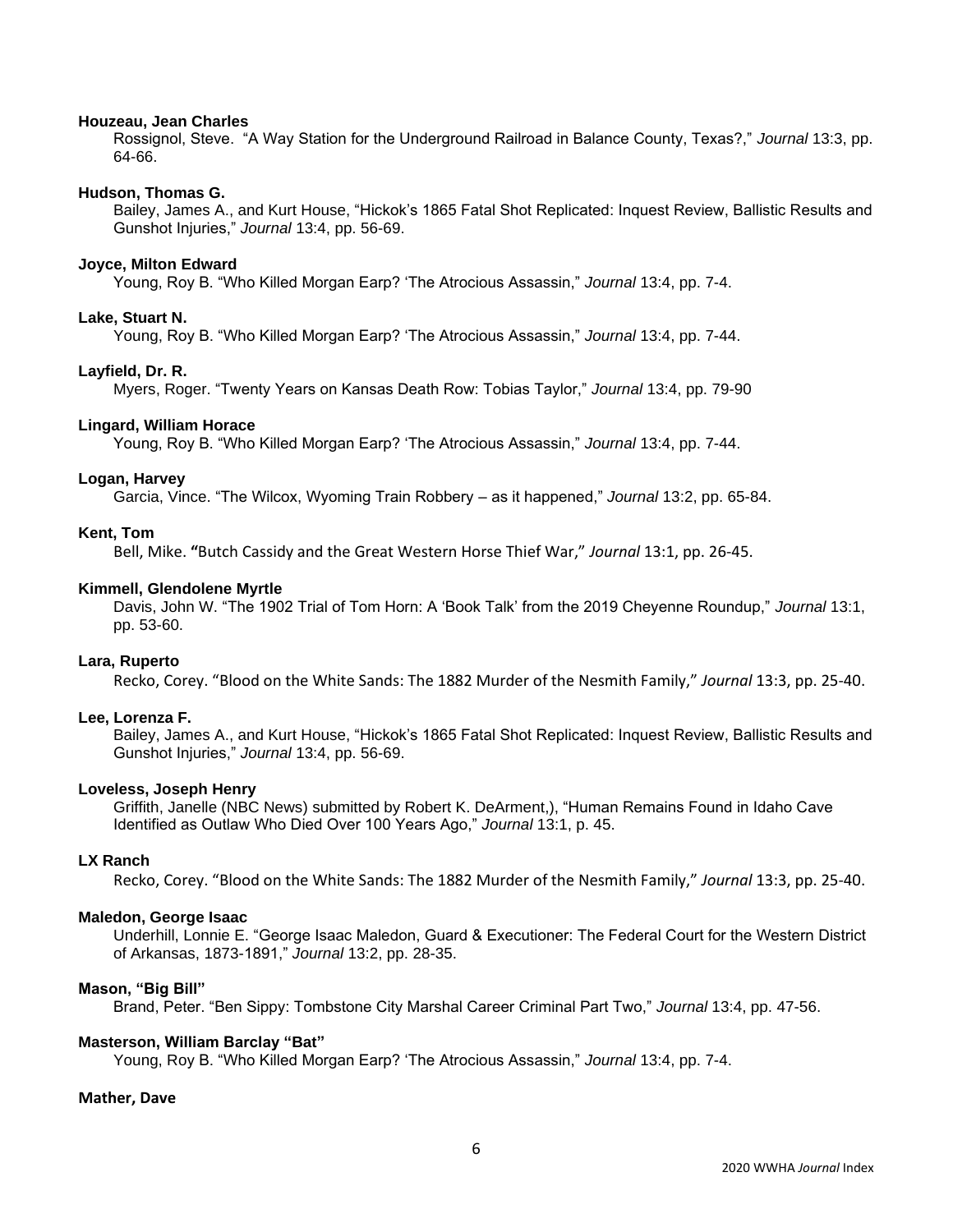Myers, Roger. "Sheriff Michael Sughrue: He Made Western Outlaws Tremble," *Journal* 13:1, pp. 13-24.

### **McCarty, Catherine Antrim**

House, Kurt, and Roy B. Young, "Billy 'The Kid' Who Never Grew Up: Eternal Youth Riding to Eternal Legend," *Journal* 13:2, pp. 37-54.

### **McCarty, Joseph**

House, Kurt, and Roy B. Young, "Billy 'The Kid' Who Never Grew Up: Eternal Youth Riding to Eternal Legend," *Journal* 13:2, pp. 37-54.

### **McCubbin, Bob**

Young, Roy B. (memorial photos). "A Tribute to WWHA's Founding President Robert G. 'Bob' McCubbin 1937- 2020," *Journal* 13:2, pp. 6-8.

Leckwold, Tracey, Bobby McCubbin, Don McCubbin, Donald G. McCubbin, Candy Moulton, Jim Dunham, Roy B. Young, John Boessenecker, Kurt House, Michael and Suzanne Wallis, William I. "Bill" Koch, Linda Wommack, Eric Rossborough, Marshall Trimble, Anne Meadows, Ron Woggon, Marcus Huff, Sherry Monahan, Eddie Lanham, Kevin Mulkins, Dr. Gary L. Roberts, Ann Collier, Jeff Morey, Ron Ligon, Kathleen Chamberlain, Frederick and Heidi Nolan, Mike O'Keefe, Drew Gomber, Mark Lee Gardner, Nancy B. Samuelson, Jack DeMattos, Brian Lebel, Melissa McCracken, Dave George, Richard Baisch, Deborah Goppert Hofstedt. "Bob McCubbin Memories and Tributes," *Journal* 13:2, pp. 9-27.

### **McLaury, William Rowland**

Young, Roy B. "Who Killed Morgan Earp? 'The Atrocious Assassin," *Journal* 13:4, pp. 7-44.

## **Miller, Clelland D.**

Bailey, James A., and DelWayne R. Bohnenstiel. "Interpretation of Ground Penetrating Radar Data: Clell Miller Gravesite," *Journal* 13:1, pp. 46-52.

## **Montgomery, George "Monty"**

Wright, Erik J. "In the Wake of Revenge: The Life of Harry Ramsey from the Texas Borderlands to the Nevada Boomtowns," *Journal* 13:1, pp. 61-65.

## **Mynatt, Jefferson Davis ("Jeff")**

"My Own Act: Blame No One-Mynatt," *Journal* 13.3, pp. 41-55.

## **Nard, Albert "Slick"**

Bell, Mike. **"**Butch Cassidy and the Great Western Horse Thief War," *Journal* 13:1, 26-45.

## **Nesmith Family (George, Lucy and their young daughter)**

Recko, Corey. "Blood on the White Sands: The 1882 Murder of the Nesmith Family," *Journal* 13:3, pp. 25-40.

### **Nickell, Willie**

Davis, John W. "The 1902 Trial of Tom Horn: A 'Book Talk' from the 2019 Cheyenne Roundup," *Journal* 13:1, pp. 53-60.

## **Nutcher, Joseph Albert**

Bell, Mike. **"**Butch Cassidy and the Great Western Horse Thief War," *Journal* 13:1, 26-45.

## **Nutcher, William H. "Billy"**

Bell, Mike. **"**Butch Cassidy and the Great Western Horse Thief War," *Journal* 13:1, 26-45.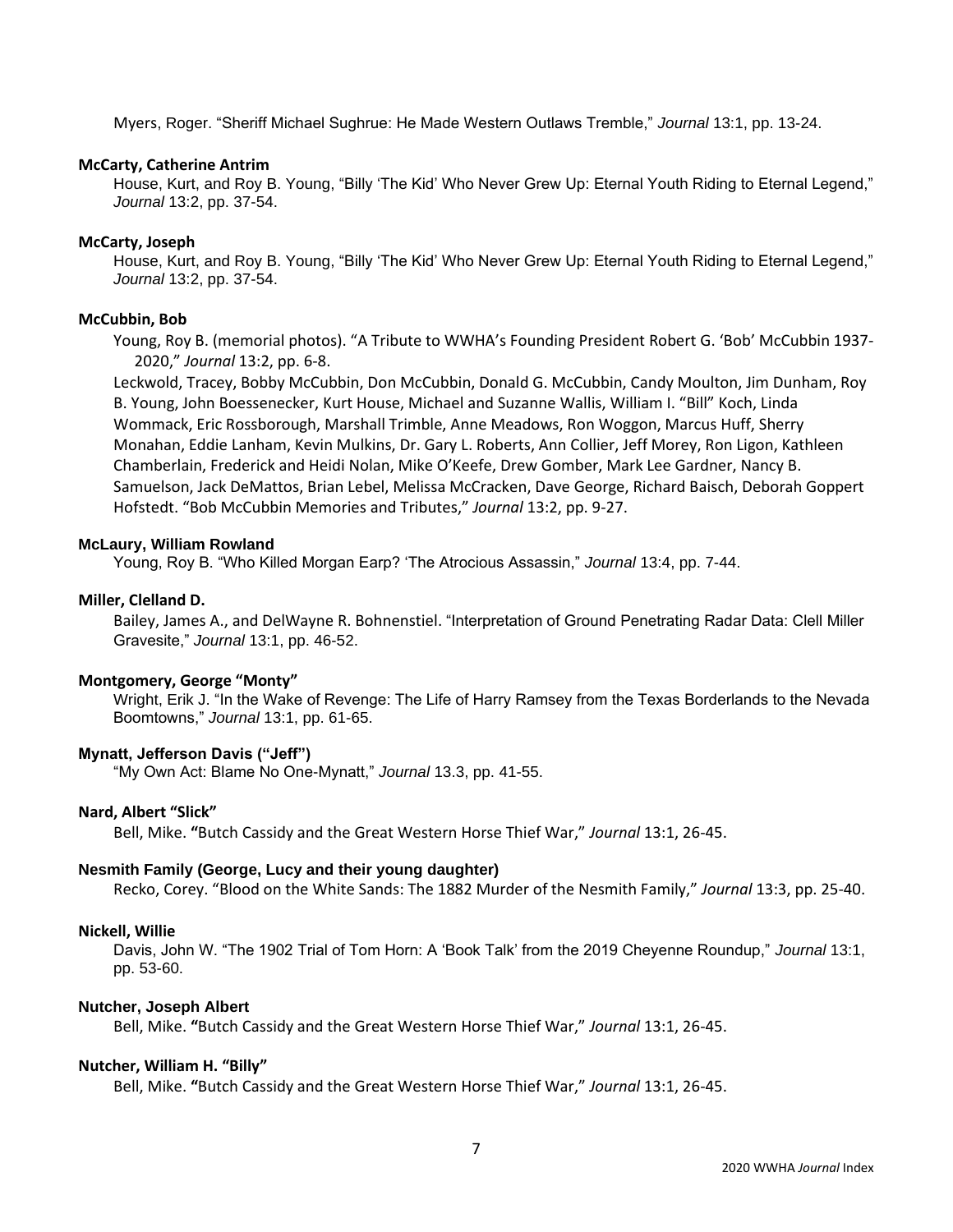### **Orr, J.W.**

Bailey, James A., and Kurt House, "Hickok's 1865 Fatal Shot Replicated: Inquest Review, Ballistic Results and Gunshot Injuries," *Journal* 13:4, pp. 56-69.

### **Parker, Judge Isaac**

Underhill, Lonnie E. "George Isaac Maledon, Guard & Executioner: The Federal Court for the Western District of Arkansas, 1873-1891," *Journal* 13:2, pp. 28-35.

### **Radar, Ground Penetrating**

Bailey, James A., and DelWayne R. Bohnenstiel. "Interpretation of Ground Penetrating Radar Data: Clell Miller Gravesite," *Journal* 13:1, pp. 46-52.

### **Ramsey, Harry**

Wright, Erik J. "In the Wake of Revenge: The Life of Harry Ramsey from the Texas Borderlands to the Nevada Boomtowns," *Journal* 13:1, pp. 61-65.

### **Ringo, John Peters**

Young, Roy B. "Who Killed Morgan Earp? 'The Atrocious Assassin," *Journal* 13:4, pp. 7-4.

### **Roberts, Simuel "Sim" Burford**

Bell, Mike. **"**Butch Cassidy and the Great Western Horse Thief War," *Journal* 13:1, 26-45.

### **Rudolph, William "Bill"**

Myers, Rogers. "Twenty Years on Kansas Death Row: Tobias Taylor," *Journal* 13:4, pp. 79-90.

### **Scholten, F. W.**

Bailey, James A., and Kurt House, "Hickok's 1865 Fatal Shot Replicated: Inquest Review, Ballistic Results and Gunshot Injuries," *Journal* 13:4, pp. 56-69.

### **Schumacher, Charles J.**

Myers, Rogers. "Twenty Years on Kansas Death Row: Tobias Taylor," *Journal* 13:4, pp. 79-90.

## **Scott, Oliver H.**

Bailey, James A., and Kurt House, "Hickok's 1865 Fatal Shot Replicated: Inquest Review, Ballistic Results and Gunshot Injuries," *Journal* 13:4, pp. 56-69.

## **Sippy, Benjamin (aka John W. Marshall, William Lynch, William "Big Bill" Mason, and William Wright)**

Buck, Daniel. "More on Facial Recognition Technology: A Summary Report," *Journal* 13:1, pp. 7-23. Brand, Peter. "Ben Sippy: Tombstone City Marshal Career Criminal Part One," *Journal* 13:3, pp. 7-23. Brand, Peter. "Ben Sippy: Tombstone City Marshal Career Criminal Part Two," *Journal* 13:4, pp. 47-56.

### **Siringo, Charles**

Recko, Corey. "Blood on the White Sands: The 1882 Murder of the Nesmith Family," *Journal* 13:3, pp. 25-40.

### **Spence, Marietta "Maria" Duarte**

Young, Roy B. "Who Killed Morgan Earp? 'The Atrocious Assassin," *Journal* 13:4, pp. 7-44.

### **Spence, Peter (aka Elliott Larkin Ferguson)**

Young, Roy B. "Who Killed Morgan Earp? 'The Atrocious Assassin," *Journal* 13:4, pp. 7-44.

### **Stilwell, Everette "Jack"**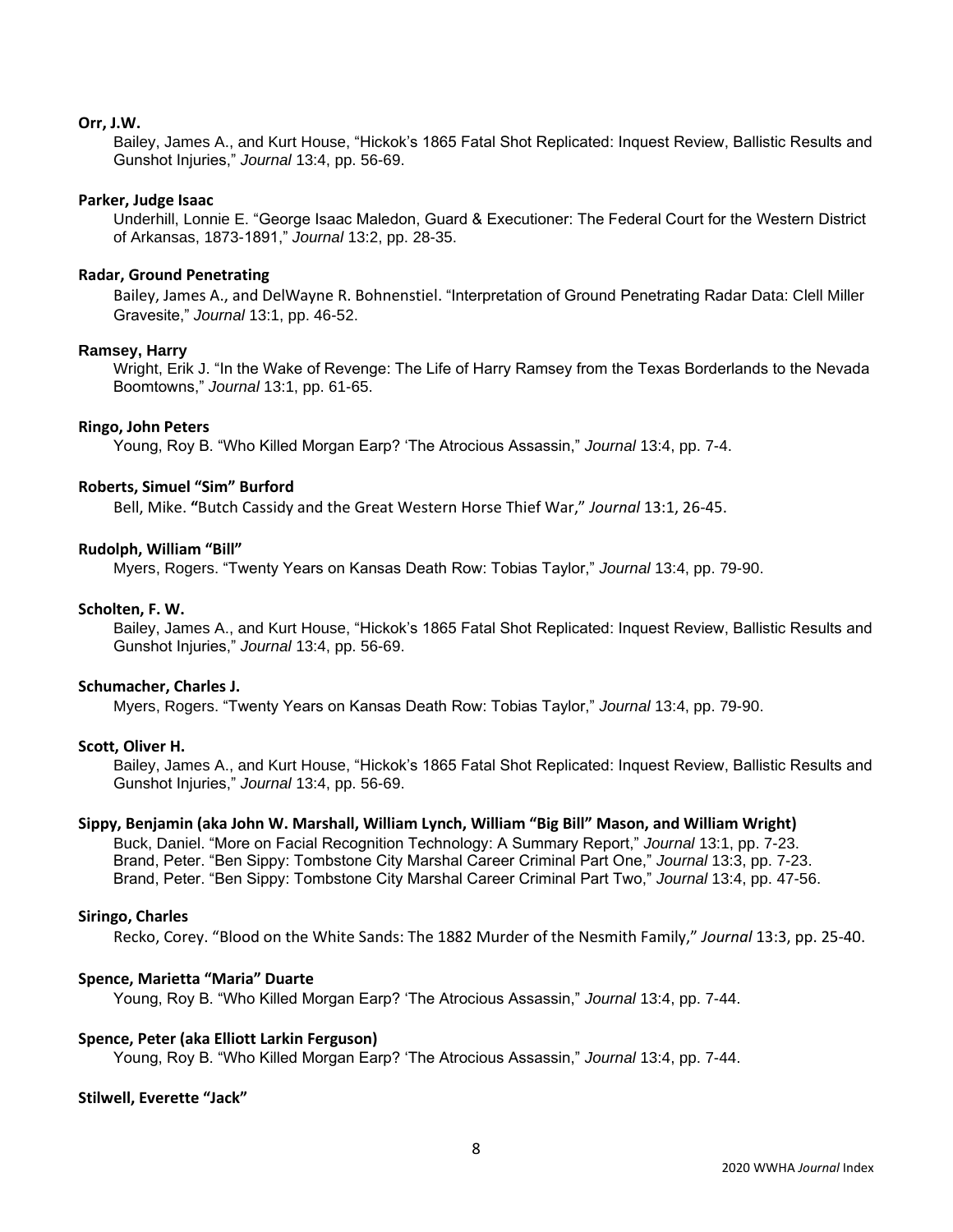Young, Roy B. "Who Killed Morgan Earp? 'The Atrocious Assassin," *Journal* 13:4, pp. 7-44.

### **Stilwell, Frank C.**

Garcia, Vince. "The Wilcox, Wyoming Train Robbery – as it happened," *Journal* 13:2, pp. 65-84. Young, Roy B. "Who Killed Morgan Earp? 'The Atrocious Assassin," *Journal* 13:4, pp. 7-44.

### **Stoll, Walter**

Davis, John W. "The 1902 Trial of Tom Horn: A 'Book Talk' from the 2019 Cheyenne Roundup," *Journal* 13:1, pp. 53-60.

### **Stough, Sheriff Charles**

Bell, Mike. **"**Butch Cassidy and the Great Western Horse Thief War," *Journal* 13:1, pp. 26-45.

#### **Sughrue, Michael**

Myers, Roger. "Sheriff Michael Sughrue: He Made Western Outlaws Tremble," *Journal* 13:1, pp. 13-24.

### **Sundance Kid (aka Harry Longabaugh)**

Garcia, Vince. "The Wilcox, Wyoming Train Robbery – as it happened," *Journal* 13:2, pp. 65-84.

### **Swanner, Sheriff Sam**

Bell, Mike. **"**Butch Cassidy and the Great Western Horse Thief War," *Journal* 13:1, pp. 26-45.

### **Swilling, Gavilan (Apache Boy?)**

Young, Roy B. "Who Killed Morgan Earp? 'The Atrocious Assassin," *Journal* 13:4, pp. 7-4.

#### **Swilling, Jack**

Young, Roy B. "Who Killed Morgan Earp? 'The Atrocious Assassin," *Journal* 13:4, pp. 7-4.

#### **Taylor, James**

McCowan, Dennis. "Two Trains of Thought The Shooting of Charlie Webb," *Journal* 13:4, pp. 70-78

#### **Taylor, Tobias J. (aka Tobe, Missouri Kid, Charles Gorney, and Ennis)**

Myers, Rogers. "Twenty Years on Kansas Death Row: Tobias Taylor," *Journal* 13:4, pp. 79-90.

## **Tolman, John Newell**

Bell, Mike. **"**Butch Cassidy and the Great Western Horse Thief War," *Journal* 13:1, pp. 26-45.

#### **Tom O'Day**

Garcia, Vince. "The Wilcox, Wyoming Train Robbery – as it happened," *Journal* 13:2, pp. 65-84.

#### **Torrey, Judge Jay Linn**

Bell, Mike. **"**Butch Cassidy and the Great Western Horse Thief War," *Journal* 13:1, pp. 26-45.

#### **Tutt, Davis K. "David"**

Bailey, James A., and Kurt House, "Hickok's 1865 Fatal Shot Replicated: Inquest Review, Ballistic Results and Gunshot Injuries," *Journal* 13:4, pp. 56-69.

## **Underground Railroad in Texas**

Rossignol, Steve. "A Way Station for the Underground Railroad in Blanco County, Texas?," *Journal* 13:3, pp. 64-66.

### **Venible, John**

Brand, Peter. "Ben Sippy: Tombstone City Marshal Career Criminal Part One," *Journal* 13:3, pp. 7-23.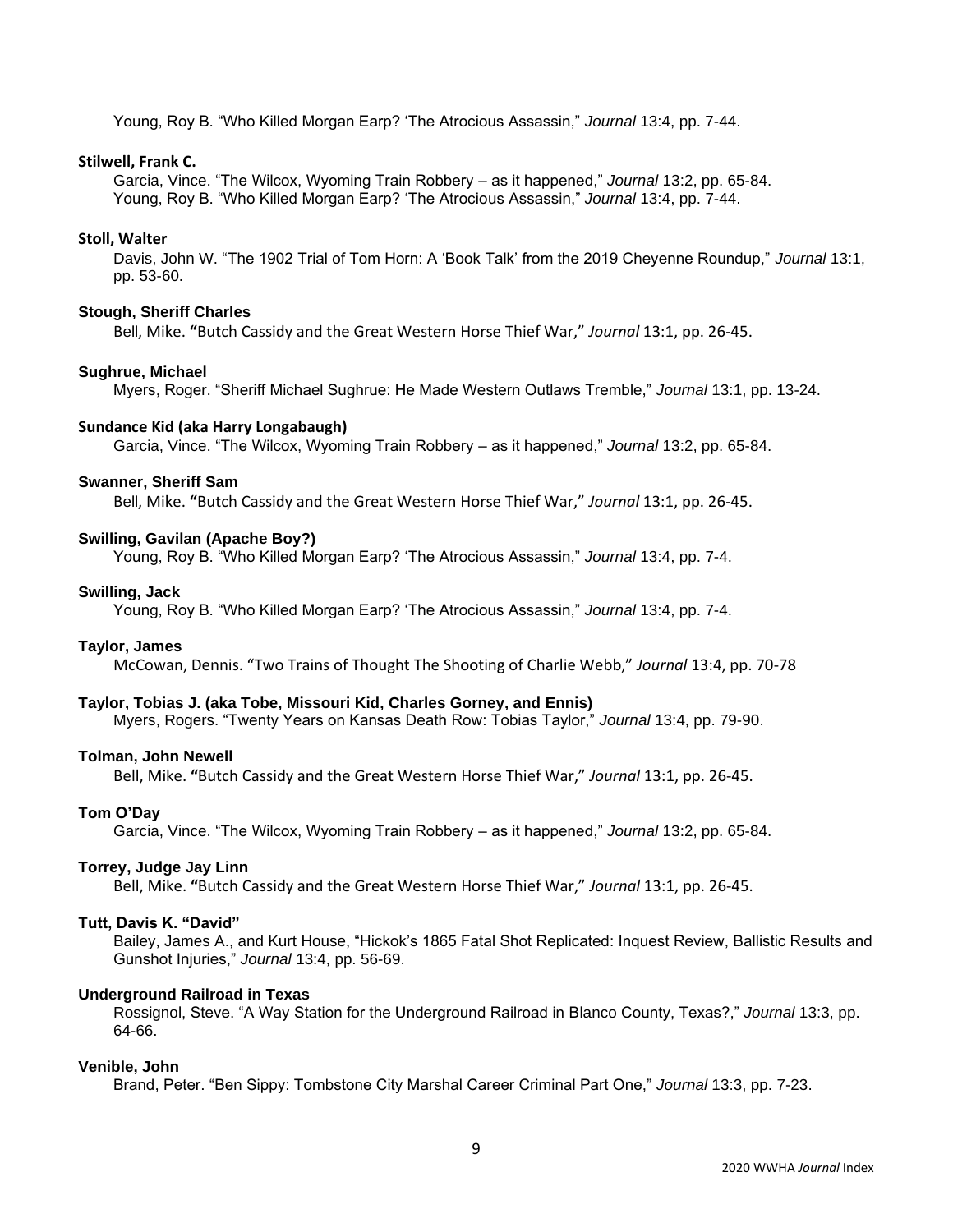### **Weaver, John Rimick**

Bell, Mike. **"**Butch Cassidy and the Great Western Horse Thief War," *Journal* 13:1, pp. 26-45.

### **Webb, Charlie**

McCowan, Dennis. "Two Trains of Thought The Shooting of Charlie Webb," *Journal* 13:4, pp. 70-78

#### **Wells, Aaron**

"Twenty Years on Kansas Death Row: Tobias Taylor," *Journal* 13:4, pp. 79-89.

#### **Wilcox, Wyoming Train Robbery**

Garcia, Vince. "The Wilcox, Wyoming Train Robbery – as it happened," *Journal* 13:2, pp. 65-84.

### **Wild Bunch (Butch Cassidy's outlaw gang)**

Garcia, Vince. "The Wilcox, Wyoming Train Robbery – as it happened," *Journal* 13:2, pp. 65-84.

### **Wyoming State Prison (aka Wyoming Territorial Prison)**

Moy, Thomas B. "Butch Cassidy in Wyoming State Prison," *Journal* 13:3, pp. 56-63.

## **BOOK REVIEWS**

- **Arata, Laura J.** *Race and the West: Sarah Bickford, the Montana Vigilantes, and the Tourism of Decline, 1870-1939 (Vol. 17 in the Race and Culture in the American West Series,) Journal 13:4, pp. 93-94.*
- **Bell, Bob Boze.** *The Illustrated Life and Times of Geronimo; Book One. Journal* 13:2, pp. 87.
- **Beyreis, David C.** *Blood in the Borderlands, Conflict, Kinship, and the Bent Family, 1821-1920. Journal* 13:3, pp. 71- 72.
- **Boessenecker, John.** *Ride the Devil's Herd: Wyatt Earp's Epic Battle Against the West's Biggest Outlaw Gang. Journal* 13:2, p. 88.
- **Brand, Peter.** *Doc Holliday's Nemesis: The Story of Johnny Tyler & Tombstone's Gambler's War. Journal* 13:3, p. 72.
- **Brands, H.W.** *Dreams of El Dorado, A History of the American West. Journal* 13:4, p. 94.

**Burton, Art T.** Cherokee Bill: Black Cowboy-Indian Outlaw. *Journal* 13:2, p. 89.

- **Chambers, Clint E and Paul H. Carlson.** *Comanche Jack Stilwell, Army Scout and Plainsman. Journal* 13:1, pp. 74-75.
- **Chaput, Don and David D. deHaas.** *The Earps Invade Southern California: Bootlegging Los Angeles, Santa Monica, and the Old Soldiers' Home. Journal* 13:4, pp. 94-95.
- **Clavin, Tom**. *Tombstone: The Brothers, Doc Holliday, and the Vendetta Ride From Hell. Journal* 13:2, pp. 89-91.
- **Ely, Glen Sample.** *Murder in Montague: Frontier Justice and Retribution in Texas. Journal* 13:4, pp. 95-96.

**Enss, Chris**. *According to Kate: The Legendary Life of Big Nose Kate, Love of Doc Holliday. Journal* 13:1, p. 75.

**Kraft, Louis.** *Sand Creek and the Tragic End of a Lifeway. Journal* 13:4, pp. 96-97.